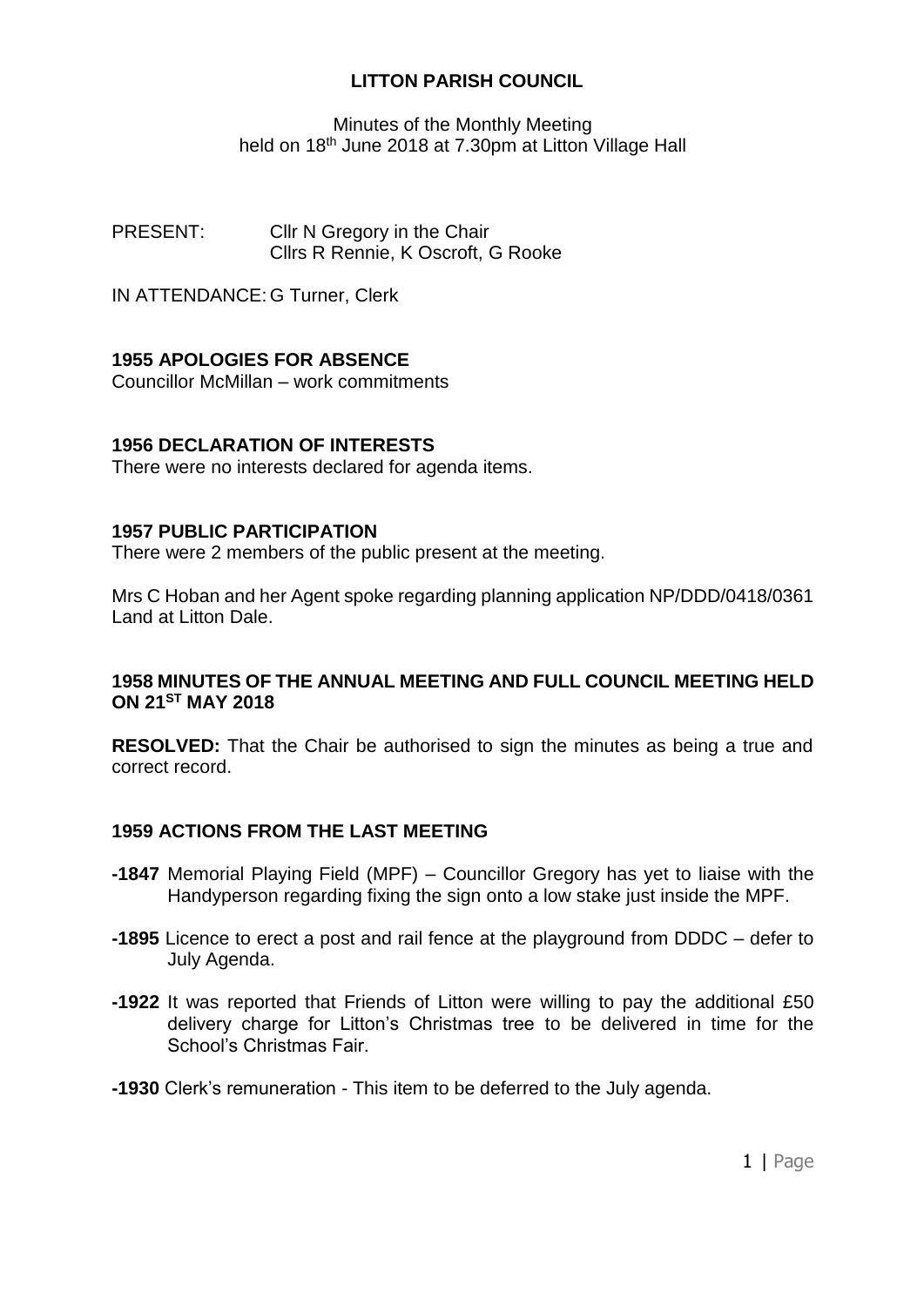- **-1935** Investigation into ownership of retaining Wall opposite Lower Wood, Cressbrook - This item to be deferred to the July agenda.
- **-1938** It was noted that the organisers of Action Challenge UK are still considering the MPF for their event and will be in touch later in the year to arrange a meeting with Councillors.
- **-1947** An email was circulated to members relating to the Sunnybank land swap.

**RESOLVED:** That Councillors Gregory and Oscroft will arrange to meet with Neil & Kerry Burrows.

Playground land transfer - This item to be deferred to the July agenda.

**-1948** It was noted that the firm contracted to undertake the resurfacing of the cemetery driveway had still not contacted the Council with a start date.

**RESOLVED:** That the Clerk will chase the contractors to get a start date.

**-1953** Councillor Rennie reported that she had created a Litton Parish Council Facebook page, in order that the Council can more effectively communicate with residents, particularly those in Litton Mill and Cressbrook.

**RESOLVED:** That the Facebook page should be made public and Councillors and the Clerk should be made administrators of the page.

**-1954** An email detailing the siting of the two memorial benches in Litton Mill was circulated to members.

**RESOLVED:** That the siting of the benches is approved.

## **1960 APPLICATION FOR A GATE IN THE CORNER OF THE VILLAGE GREEN AT LITTON MILL**

An application for a gate to be placed in the wall in the corner of the Village Green at Litton Mill was circulated to members.

**RESOLVED:** To support the application in principle, however the Council will seek advice on the best way to proceed.

## **1961 LITTON VILLAGE GREEN CROSS**

It was noted that a number of residents had raised concerns over the safety of the Market Cross on Litton Village Green.

**RESOLVED:** That the Council will obtain quotes for its repair.

### **1962 TREE MAINTENANCE**

Councillor Gregory outlined the tree work he had identified as a priority for Phase 3 of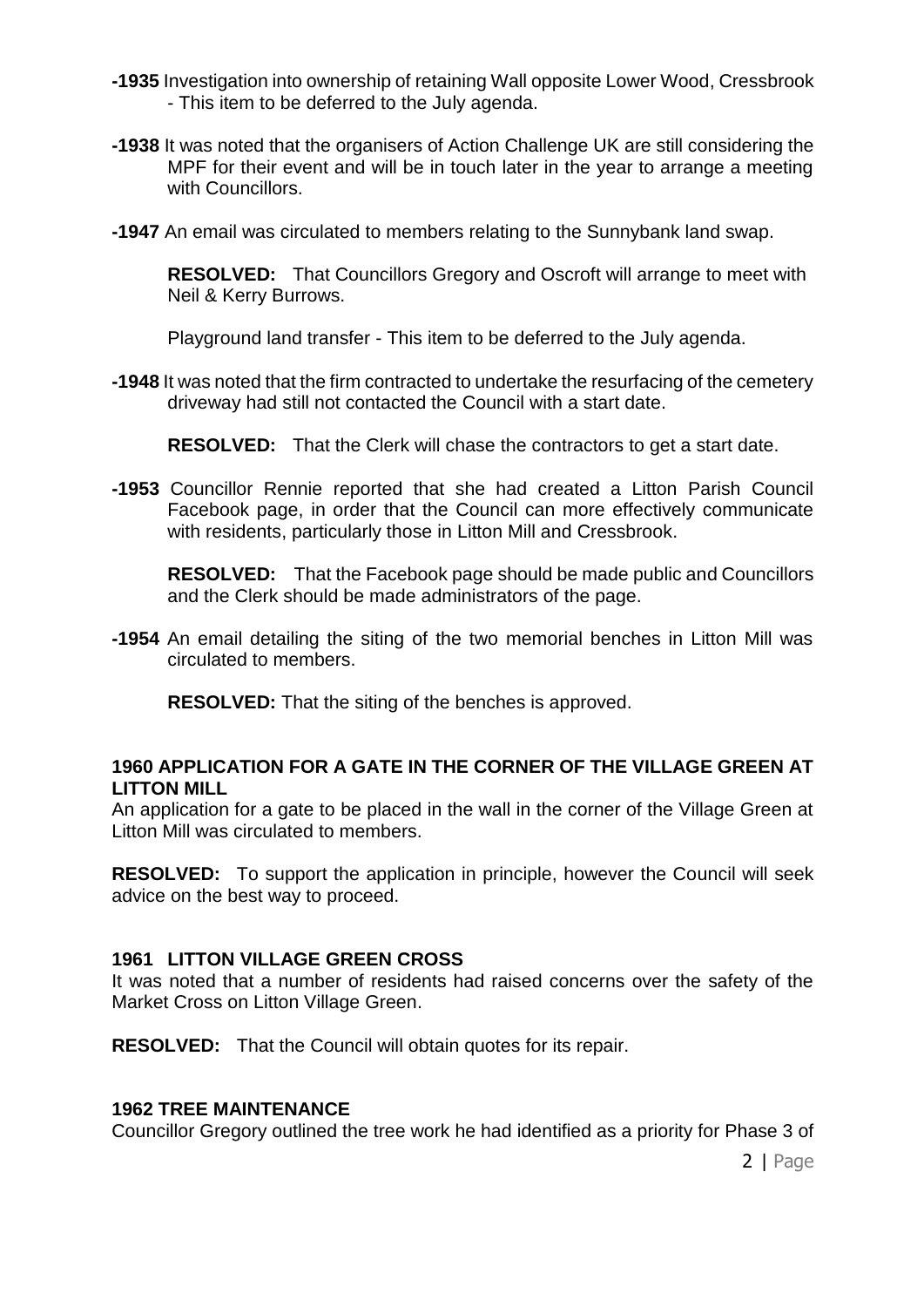the tree maintenance programme:

(1) The removal of the large Sycamore tree in front of Rose Cottages, to enable the smaller tree underneath to thrive;

(2) A crown lift on the Lime tree on Hall Lane corner, as the lower branches are blocking the footpath and visibility for cars turning onto the main road is impaired;

(3) Removal of the small tree underneath the Lime tree on Hall Lane corner; and

(4) Removing the Sycamore tree in front of the shop which is leaning considerably to one side.

**IT WAS AGREED:** That Phase 3 of the tree maintenance programme is approved and Councillor Gregory contact N&G Tomlinson to obtain a quote.

# **1963 HANDY PERSON'S QUARTERLY REPORT**

The handy person's quarterly report was circulated to members.

Following discussion on the tasks identified in the report **IT WAS RESOLVED THAT:** 

(a) Cressbrook War Memorial does not belong to the Council and investigations are ongoing as to its ownership.

(b) The Council is aware of the repairs needed to the retaining Wall opposite Lower Wood, Cressbrook and is currently establishing ownership (see Minute 1935 above). (c) The Council will monitor the depth of the play chip surfacing at the playground.

## **1964 GENERAL DATA PROTECTION REGULATIONS**

A draft Subject Access Request Policy and Data Request Form were circulated to members.

**RESOLVED:** That the documents are approved.

### **1965 PLANNING APPLICATIONS**

## **Planning Application Number NP/DDD/0418/0361 Land at Litton Dale**

Demolition of existing building on site and erection of a new open market dwelling and associated works

The above planning application was circulated to members for consideration.

**RESOLVED:** That the Council supports the application however it will query the need for the property to be open market.

### **Planning application NP/DDD/0518/0403 Stone Pitts Work**

Change of use of site from industrial to residential, demolition of existing industrial barn, erection of new dwelling, erection of garage and erection of annexe.

The above planning application was circulated to members for consideration.

**RESOLVED:** That the Council supports the application.